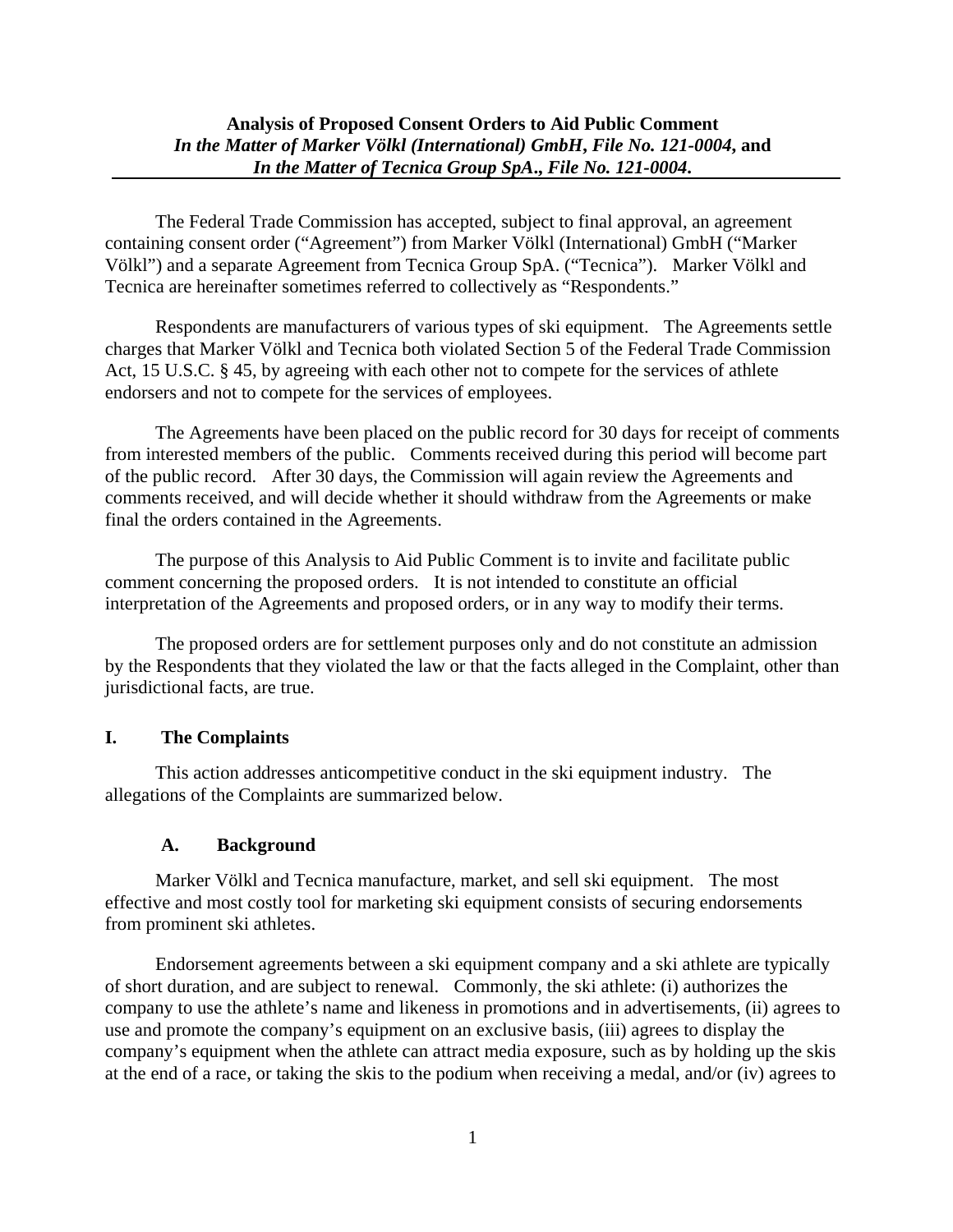appear at promotional events on behalf of the company. The association of a ski equipment brand with a prominent ski athlete generates sales, goodwill, and other benefits for the company.

As consideration for the ski athlete's endorsement services, the ski equipment company commonly provides the ski athlete with monetary compensation (keyed to the athlete's success in competitions), support services at competitions, free or discounted equipment, and/or travel expenses.

Ordinarily, ski equipment companies compete with one another to secure the endorsement services of prominent ski athletes. At the expiration of an endorsement agreement, a ski athlete can be induced to switch from one company to another in return for greater compensation, in much the same way that an employee can be induced to change employers in return for a higher salary or better benefits.

Endorsement agreements are the primary source of income for professional ski athletes.

### **B. The Marker Völkl/Tecnica Collaboration**

In 1992, Marker Völkl began collaborating with Tecnica in the marketing and distribution of certain complementary ski equipment: Völkl brand skis, and Tecnica brand ski boots. Initially, these companies were not competitors: Tecnica did not have a ski; Marker Völkl did not have a ski boot.

In 2003, Tecnica acquired the Nordica ski equipment unit from Benetton Group SpA. Nordica manufactured and sold both skis and ski boots. Tecnica acquired a second ski manufacturer, Blizzard GmbH ("Blizzard"), in 2006.

The ski brands acquired by Tecnica (Nordica and Blizzard brands) were not included in the Marker Völkl/Tecnica collaboration. That is, Tecnica independently manufactures, markets, and distributes Nordica skis and Blizzard skis, in competition with Völkl skis.

## **C. The Challenged Conduct**

Marker Völkl and Tecnica agreed not to compete with one another to secure the services of ski athletes and employees.

Beginning in or about 2004, Marker Völkl and Tecnica agreed not to compete with one another to secure the endorsement services of ski athletes. Specifically, Marker Völkl agreed not to solicit, recruit, or contract with a ski athlete who previously endorsed Tecnica's skis, or who was otherwise claimed by Tecnica. Tecnica agreed not to solicit, recruit, or contract with a ski athlete who previously endorsed Marker Völkl's skis, or who was otherwise claimed by Marker Völkl.

In 2007, Marker Völkl and Tecnica agreed to expand the scope of their non-compete agreements. Marker Völkl and Tecnica agreed not to compete for the services of any employee.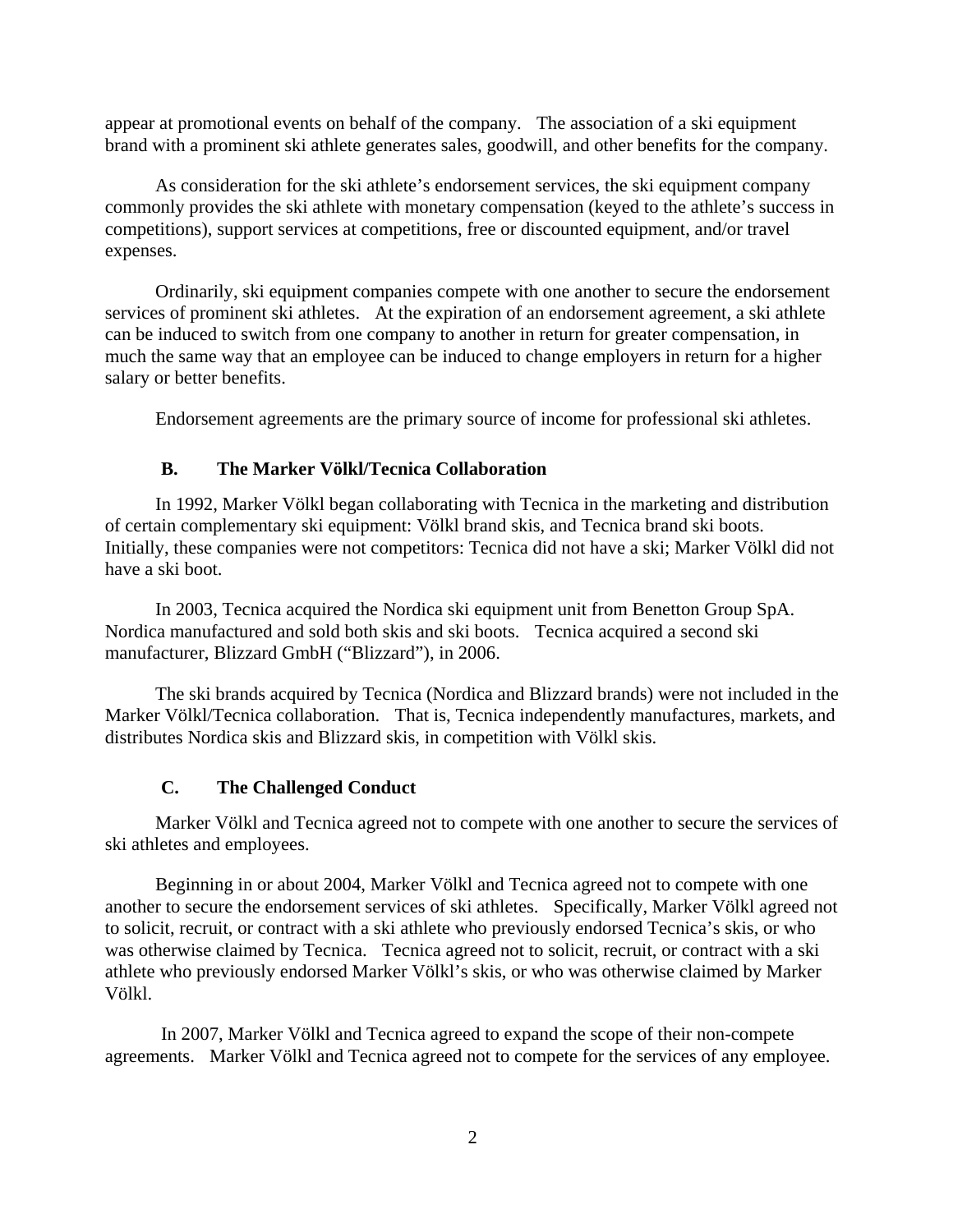Specifically, Marker Völkl agreed not to solicit, recruit, or contract with any employee of Tecnica. Tecnica agreed not to solicit, recruit, or contract with any employee of Marker Völkl.

Marker Völkl and Tecnica intended that these non-compete agreements would enable them to avoid bidding up (i) the cost of securing athlete endorsements, and (ii) the salaries paid to employees.

Respondents' conduct had the purpose, capacity, tendency, and likely effect of (i) restraining competition unreasonably, (ii) harming the economic interests of ski athletes, and (iii) harming the economic interests of the affected employees of Marker Völkl and Tecnica.

# **II. Legal Analysis**

The Complaint alleges that both the athlete non-compete agreement and the employee non-compete agreement violate Section 5 of the Federal Trade Commission Act, 15 U.S.C. § 45.

These agreements are appropriately analyzed under the framework articulated by the Commission in the *Polygram* case.<sup>[1](#page-2-0)</sup> Agreements between competitors not to compete for professional services, for employees, or for other inputs, are presumptively anticompetitive or inherently suspect, if not *per se* unlawful. [2](#page-2-1)

When an agreement is deemed inherently suspect, a party may avoid summary condemnation under the antitrust laws by advancing a legitimate (cognizable and plausible) efficiency justification for the restraint.<sup>[3](#page-2-2)</sup>

<span id="page-2-0"></span> <sup>1</sup> *In the Matter of Polygram Holding, Inc., et al.*, 136 F.T.C. 310 (F.T.C. 2003), *aff'd*, 416 F.3d 29 (D.C. Cir. 2005). *See also North Texas Specialty Physicians v. FTC, 528 F.3d 346 (5th Cir. 2008)*; *In the Matter of Realcomp II Ltd., A Corp..,* 2009-2 Trade Cas. (CCH) ¶ 76784 (F.T.C. Oct. 30, 2009).<br><sup>2</sup> *See, e.g., United States v. Brown,* 936 F.2d 1042 (9th Cir. 1991); *Mandeville Island Farms, Inc. v. Am. Crystal* 

<span id="page-2-1"></span>*Sugar Co*., 334 U.S. 219, 235 (1948). *See also Todd v. Exxon Corp*., 275 F.3d 191, 198 (2d Cir. 2001) (stating that *per se* rule would "likely apply" to allegations of actual agreement among competitors to fix employee salaries); *Knevelbaard v. Kraft Foods, Inc*., 232 F.3d 979, 988-89 (9th Cir. 2000) ("Most courts understand that a buying cartel's low prices are illegal . . . . Clearly mistaken is the occasional court that considers low buying prices pro-competitive or that thinks sellers receiving illegally low prices do not suffer antitrust injury."); *NBA v. Williams*, 45 F.3d 684, 687 (2d Cir. 1995) ("Absent justification under the Rule of Reason or some defense, employers who compete for labor may not agree among themselves to purchase that labor only on certain specified terms and conditions . . . Such conduct would be *per se* unlawful."); *Vogel v. Am. Soc'y of Appraisers*, 744 F.2d 598, 601 (7th Cir. 1984) (Posner, J.) ("[B]uyer cartels, the object of which is to force the prices that suppliers charge the members of the cartel below the competitive level, are illegal *per se*."); *U.S. v. eBay*, 968 F. Supp. 2d 1030 (N.D. Cal. 2013) (denying defendant's motion to dismiss government's claim that an agreement between employers not to solicit or hire each other's employees was a naked restraint of trade subject to *per se* or quick look analysis). These cases must be distinguished from (1) non-compete agreements between employers and their employees and (2) a no-hire agreement between the seller of a business and its buyer. Non-compete or no-hire agreements in those contexts do not generally receive *per se* condemnation to the extent that the courts deem the restraints ancillary to a legitimate and procompetitive transaction.

<span id="page-2-2"></span><sup>3</sup> *PolyGram Holding, Inc. v. FTC*, 416 F.3d 29, 35-36 (D.C. Cir. 2005).